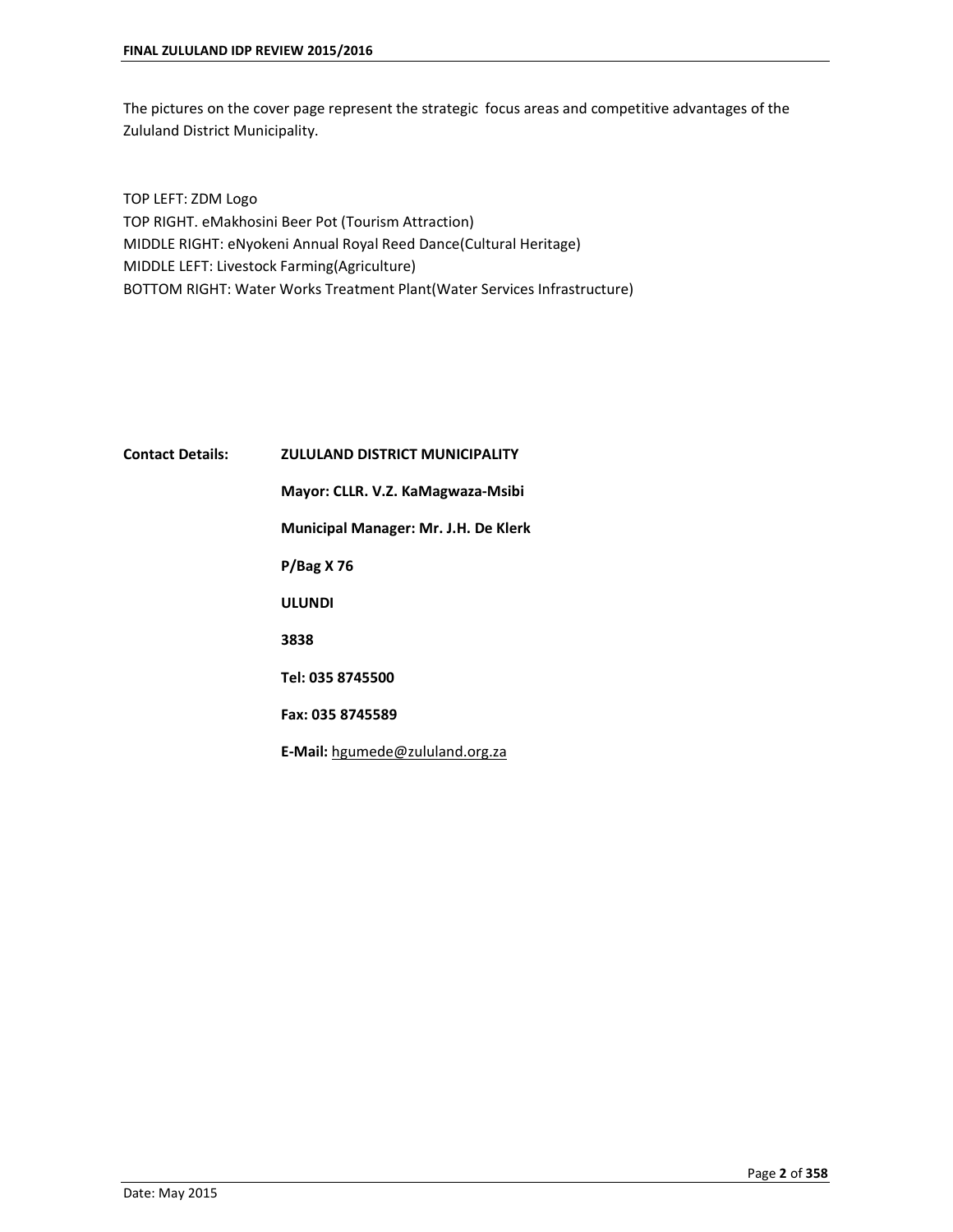#### **TABLE OF CONTENTS**

|                |              | MATTERS ADDRESSED IN RESPONSE TO THE MEC LETTER TO THE ZULULAND DISTRICT MUNICIPALITY, DATED 26 |               |
|----------------|--------------|-------------------------------------------------------------------------------------------------|---------------|
|                |              |                                                                                                 |               |
|                |              |                                                                                                 |               |
|                |              |                                                                                                 |               |
| 1.             |              |                                                                                                 |               |
| 2.             |              |                                                                                                 |               |
| 3.             |              |                                                                                                 |               |
| 4.             |              |                                                                                                 |               |
| 5.             |              |                                                                                                 |               |
| 6.             |              |                                                                                                 |               |
|                | 6.1          |                                                                                                 |               |
|                | 6.2          |                                                                                                 |               |
|                | 6.3          |                                                                                                 |               |
| 7 <sub>1</sub> |              |                                                                                                 |               |
| 8.             |              |                                                                                                 |               |
| 9.             |              |                                                                                                 |               |
|                |              |                                                                                                 |               |
|                | 1.           |                                                                                                 |               |
|                | 9.1          |                                                                                                 |               |
|                | 9.2          |                                                                                                 |               |
|                | 9.3          |                                                                                                 |               |
|                | 9.4          |                                                                                                 |               |
|                | 9.5          |                                                                                                 |               |
|                | 9.6          |                                                                                                 |               |
|                | 97           | I AND CAPARILITY                                                                                | 63.           |
|                | 9.8          |                                                                                                 |               |
|                | 9.8.1        |                                                                                                 |               |
|                | 9.8.2        |                                                                                                 |               |
|                | 9.8.3        |                                                                                                 |               |
|                | 9.8.4        |                                                                                                 |               |
|                | 9.8.5        | EZEMVELO KZN WILDLIFE: BIODIVERSITY SECTOR PLAN FOR THE ZULULAND DISTRICT                       |               |
|                |              |                                                                                                 |               |
|                | 9.8.6        |                                                                                                 |               |
|                | 9.8.7<br>9.9 |                                                                                                 |               |
|                | 9.9.1        |                                                                                                 |               |
|                | 9.9.2        |                                                                                                 |               |
|                |              |                                                                                                 | Page 3 of 358 |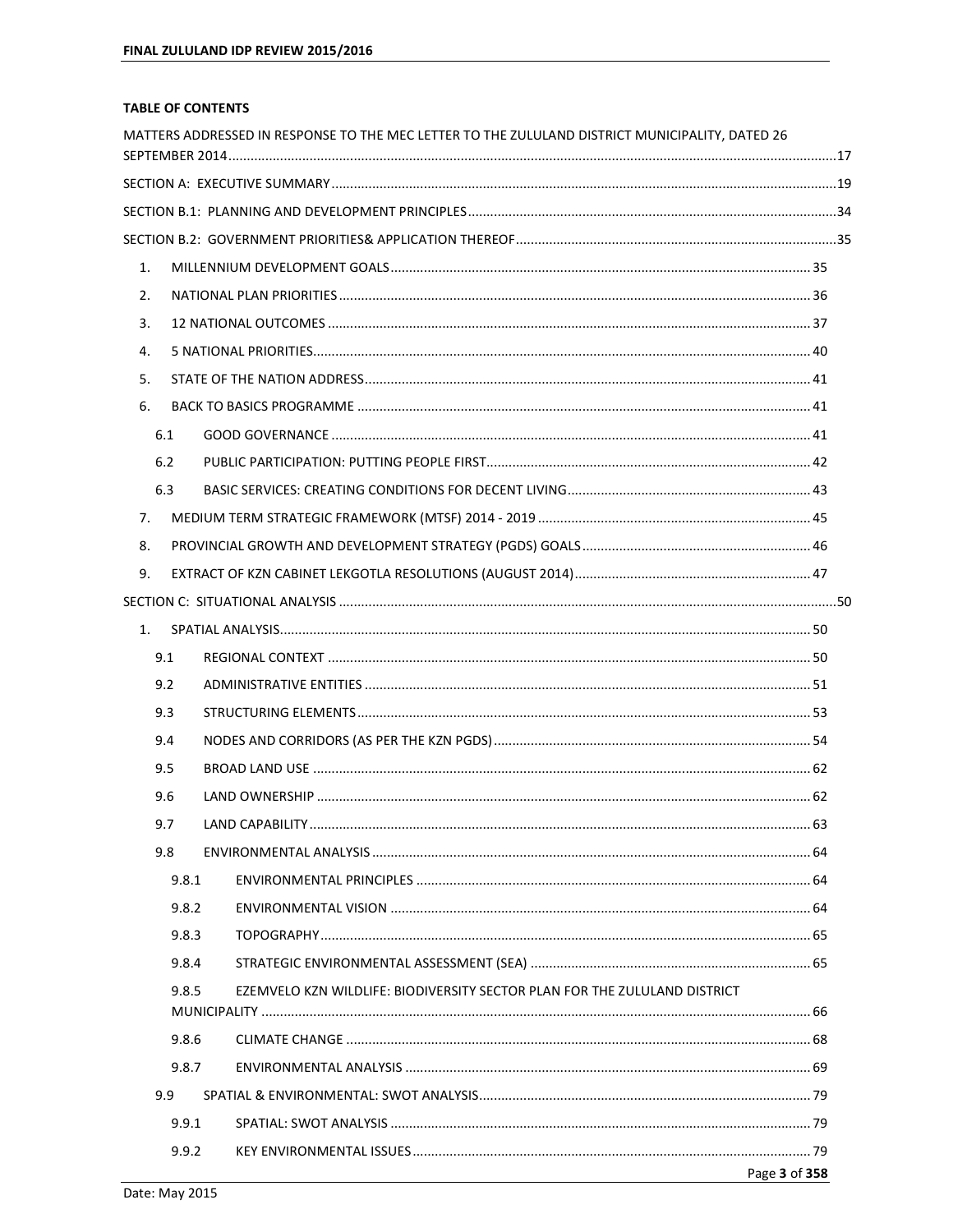|    | 9.10    |  |  |
|----|---------|--|--|
|    | 9.10.1  |  |  |
|    | 9.10.2  |  |  |
|    | 9.10.3  |  |  |
|    | 9.10.4  |  |  |
|    | 9.10.5  |  |  |
|    | 9.10.6  |  |  |
|    | 9.10.7  |  |  |
|    | 9.10.8  |  |  |
| 2. |         |  |  |
|    | 2.1     |  |  |
|    | 2.1.1   |  |  |
|    | 2.1.1.1 |  |  |
|    | 2.1.1.2 |  |  |
|    | 2.1.1.3 |  |  |
|    | 2.1.2   |  |  |
|    | 2.1.2.1 |  |  |
|    | 2.1.2.2 |  |  |
|    | 2.1.2.3 |  |  |
|    | 2.1.2.4 |  |  |
|    | 2.1.2.5 |  |  |
|    | 2.1.3   |  |  |
|    | 2.1.3.1 |  |  |
|    | 2.1.3.2 |  |  |
|    | 2.1.4   |  |  |
|    | 2.2     |  |  |
| 3. |         |  |  |
|    | 3.1     |  |  |
|    | 3.1.1   |  |  |
|    | 3.1.2   |  |  |
|    | 3.1.3   |  |  |
|    | 3.1.3.1 |  |  |
|    | 3.1.3.2 |  |  |
|    | 3.1.3.3 |  |  |
|    | 3.1.3.4 |  |  |
|    | 3.1.3.5 |  |  |
|    | 3.2     |  |  |
|    | 3.3     |  |  |
|    |         |  |  |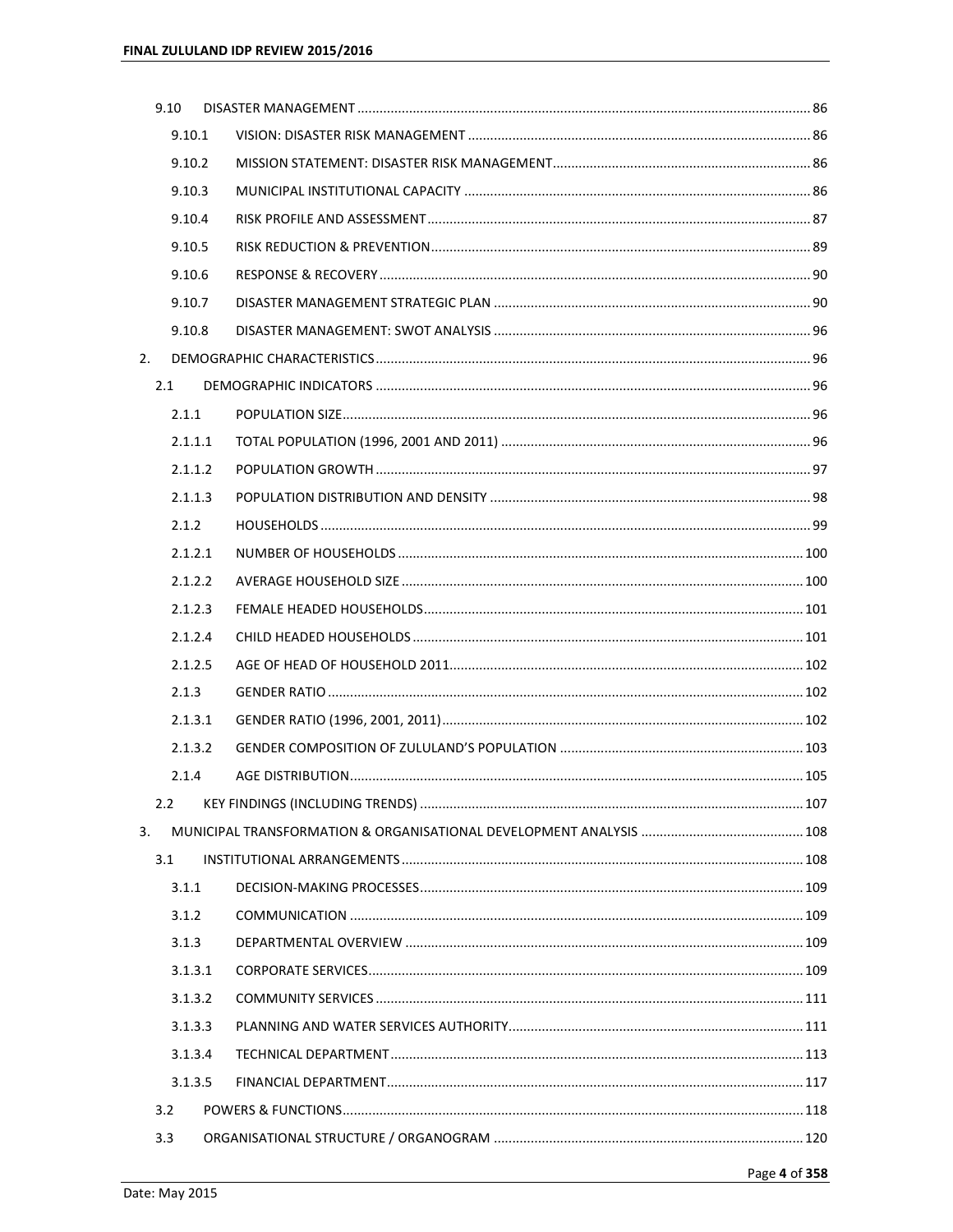| 3.4 |         |                                                                          |  |
|-----|---------|--------------------------------------------------------------------------|--|
| 3.5 |         |                                                                          |  |
|     | 3.5.1   |                                                                          |  |
|     | 3.5.1.1 |                                                                          |  |
|     | 3.5.2   |                                                                          |  |
|     | 3.5.2.1 |                                                                          |  |
|     | 3.5.3   |                                                                          |  |
|     | 3.5.3.1 |                                                                          |  |
|     | 3.5.4   |                                                                          |  |
|     | 3.5.4.1 |                                                                          |  |
|     | 3.5.4.2 |                                                                          |  |
|     | 3.5.4.3 |                                                                          |  |
|     | 3.5.4.4 |                                                                          |  |
|     | 3.5.5   |                                                                          |  |
|     | 3.5.5.1 |                                                                          |  |
|     | 3.5.6   |                                                                          |  |
| 3.6 |         | MUNICIPAL TRANSFORMATION & ORGANISATIONAL DEVELOPMENT: SWOT ANALYSIS 123 |  |
|     | 3.6.1   |                                                                          |  |
|     | 3.6.2   |                                                                          |  |
| 4.  |         |                                                                          |  |
| 4.1 |         |                                                                          |  |
|     | 4.1.1   |                                                                          |  |
|     | 4.1.2   |                                                                          |  |
|     | 4.1.3   |                                                                          |  |
|     | 4.1.4   |                                                                          |  |
|     | 4.1.5   |                                                                          |  |
|     | 4.1.6   |                                                                          |  |
|     | 4.1.7   |                                                                          |  |
| 4.2 |         |                                                                          |  |
| 4.3 |         |                                                                          |  |
| 4.4 |         |                                                                          |  |
|     | 4.4.1   |                                                                          |  |
|     | 4.4.1.1 |                                                                          |  |
|     | 4.4.1.2 |                                                                          |  |
|     | 4.4.1.3 |                                                                          |  |
|     | 4.4.1.4 |                                                                          |  |
| 4.5 |         |                                                                          |  |
| 4.6 |         |                                                                          |  |
|     |         |                                                                          |  |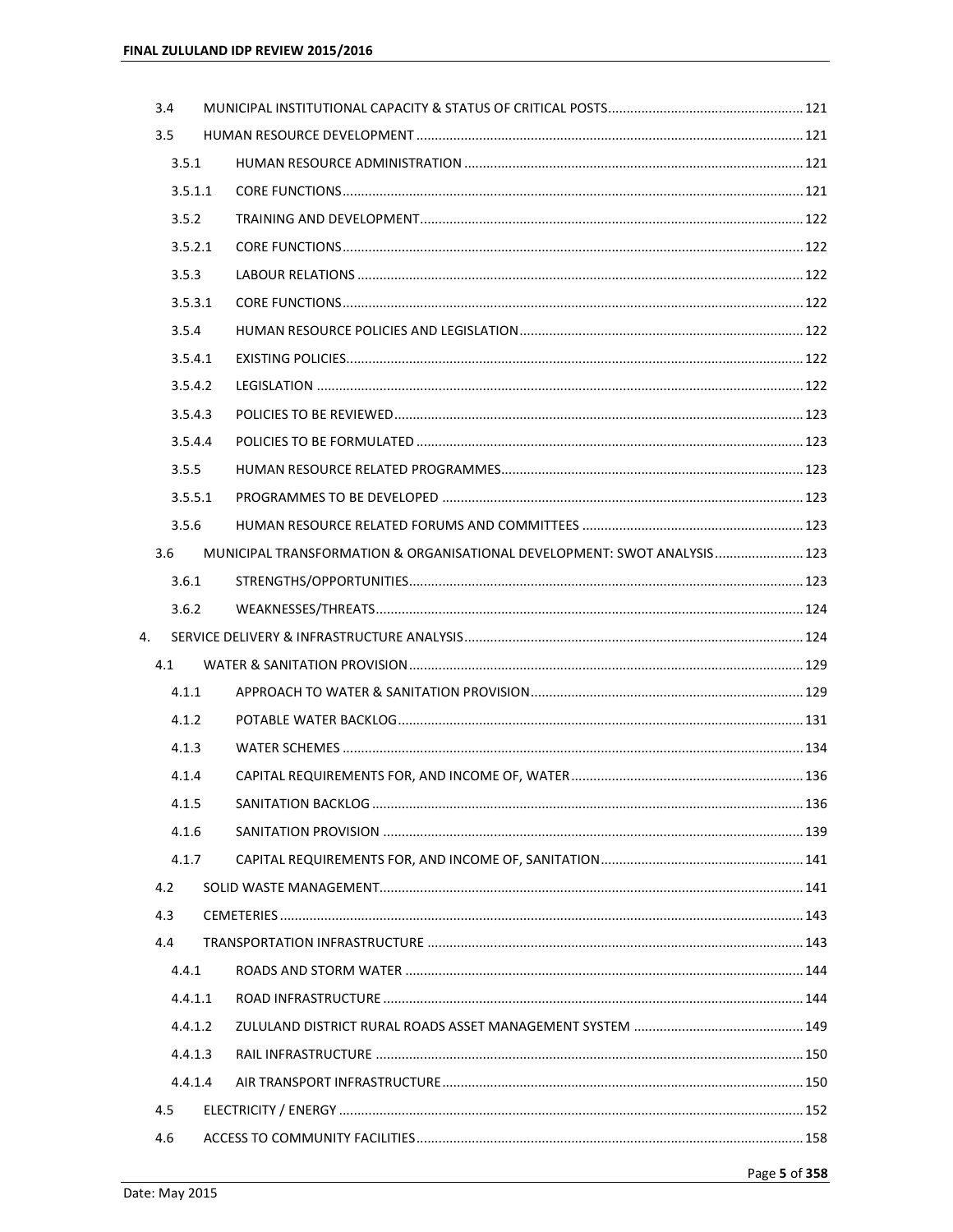|    |     | 4.6.1    |  |
|----|-----|----------|--|
|    | 4.7 |          |  |
|    |     | 4.7.1    |  |
|    |     | 4.7.2    |  |
|    | 4.8 |          |  |
|    | 4.9 |          |  |
|    |     | 4.9.1    |  |
|    |     | 4.9.2    |  |
| 5. |     |          |  |
|    | 5.1 |          |  |
|    |     | 5.1.1    |  |
|    |     | 5.1.2    |  |
|    |     | 5.1.3    |  |
|    |     | 5.1.3.1  |  |
|    |     | 5.1.3.2  |  |
|    |     | 5.1.3.3  |  |
|    |     | 5.1.4    |  |
|    |     | 5.1.5    |  |
|    |     | 5.1.6    |  |
|    |     | 5.1.6.1  |  |
|    |     | 5.1.6.2  |  |
|    |     | 5.1.6.3  |  |
|    |     | 5.1.6.4  |  |
|    |     | 5.1.6.5  |  |
|    |     | 5.1.7    |  |
|    |     | 5.1.8    |  |
|    |     | 5.1.9    |  |
|    |     | 5.1.10   |  |
|    |     | 5.1.11   |  |
|    |     | 5.1.12   |  |
|    |     | 5.1.13   |  |
|    |     | 5.1.14   |  |
|    |     | 5.1.14.1 |  |
|    |     | 5.1.14.2 |  |
|    |     | 5.1.15   |  |
|    | 5.2 |          |  |
|    |     | 5.2.1    |  |
|    |     | 5.2.2    |  |
|    |     |          |  |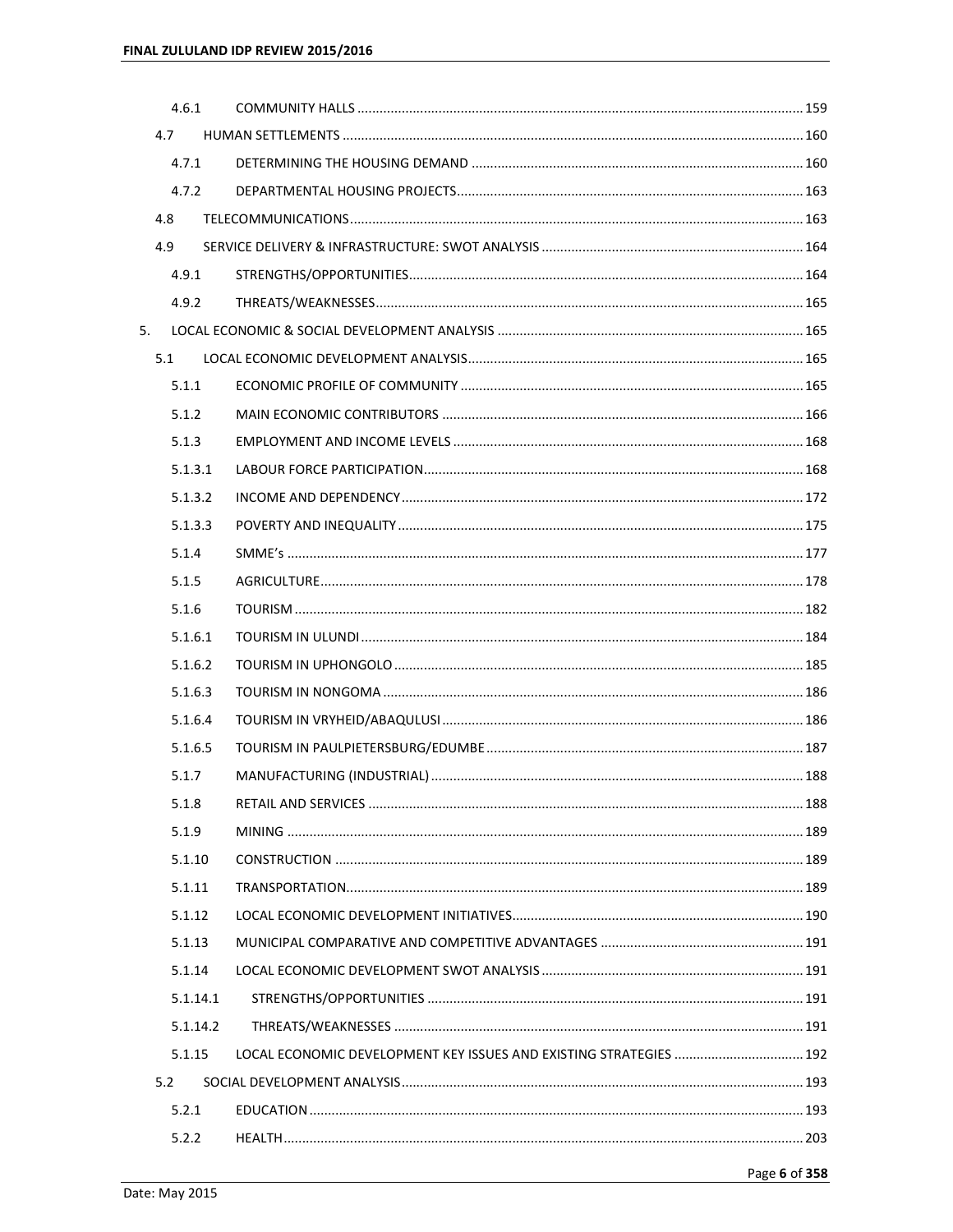|    | 5.2.3   |                                                                      |  |
|----|---------|----------------------------------------------------------------------|--|
|    | 5.2.4   |                                                                      |  |
|    | 5.2.5   | COMMUNITY DEVELOPMENT WITH PARTICULAR FOCUS ON VULERABLE GROUPS  209 |  |
|    | 5.2.5.1 |                                                                      |  |
|    | 5.2.5.2 |                                                                      |  |
|    | 5.2.5.3 |                                                                      |  |
|    | 5.2.5.4 |                                                                      |  |
|    | 5.2.5.5 |                                                                      |  |
|    | 5.2.5.6 |                                                                      |  |
|    | 5.2.6   |                                                                      |  |
|    | 5.2.6.1 |                                                                      |  |
|    | 5.2.6.2 |                                                                      |  |
| 6. |         |                                                                      |  |
|    | 6.1     |                                                                      |  |
|    | 6.1.1   |                                                                      |  |
|    | 6.1.1.1 |                                                                      |  |
|    | 6.1.1.2 |                                                                      |  |
|    | 6.1.2   |                                                                      |  |
|    | 6.1.3   |                                                                      |  |
|    | 6.1.4   |                                                                      |  |
|    | 6.1.5   |                                                                      |  |
|    | 6.1.6   |                                                                      |  |
|    | 6.1.7   |                                                                      |  |
|    | 6.1.8   |                                                                      |  |
|    | 6.1.9   |                                                                      |  |
|    | 6.1.10  |                                                                      |  |
|    | 6.1.11  |                                                                      |  |
| 7. |         |                                                                      |  |
|    | 7.1     |                                                                      |  |
|    | 7.1.1   | NATIONAL AND PROVINCIAL PROGRAMMES ROLLED-OUT AT MUNICIPAL LEVEL 230 |  |
|    | 7.1.2   |                                                                      |  |
|    | 7.1.3   |                                                                      |  |
|    | 7.1.3.1 |                                                                      |  |
|    | 7.1.3.2 |                                                                      |  |
|    | 7.1.3.3 |                                                                      |  |
|    | 7.1.3.4 |                                                                      |  |
|    | 7.1.3.5 |                                                                      |  |
|    | 7.1.3.6 |                                                                      |  |
|    |         |                                                                      |  |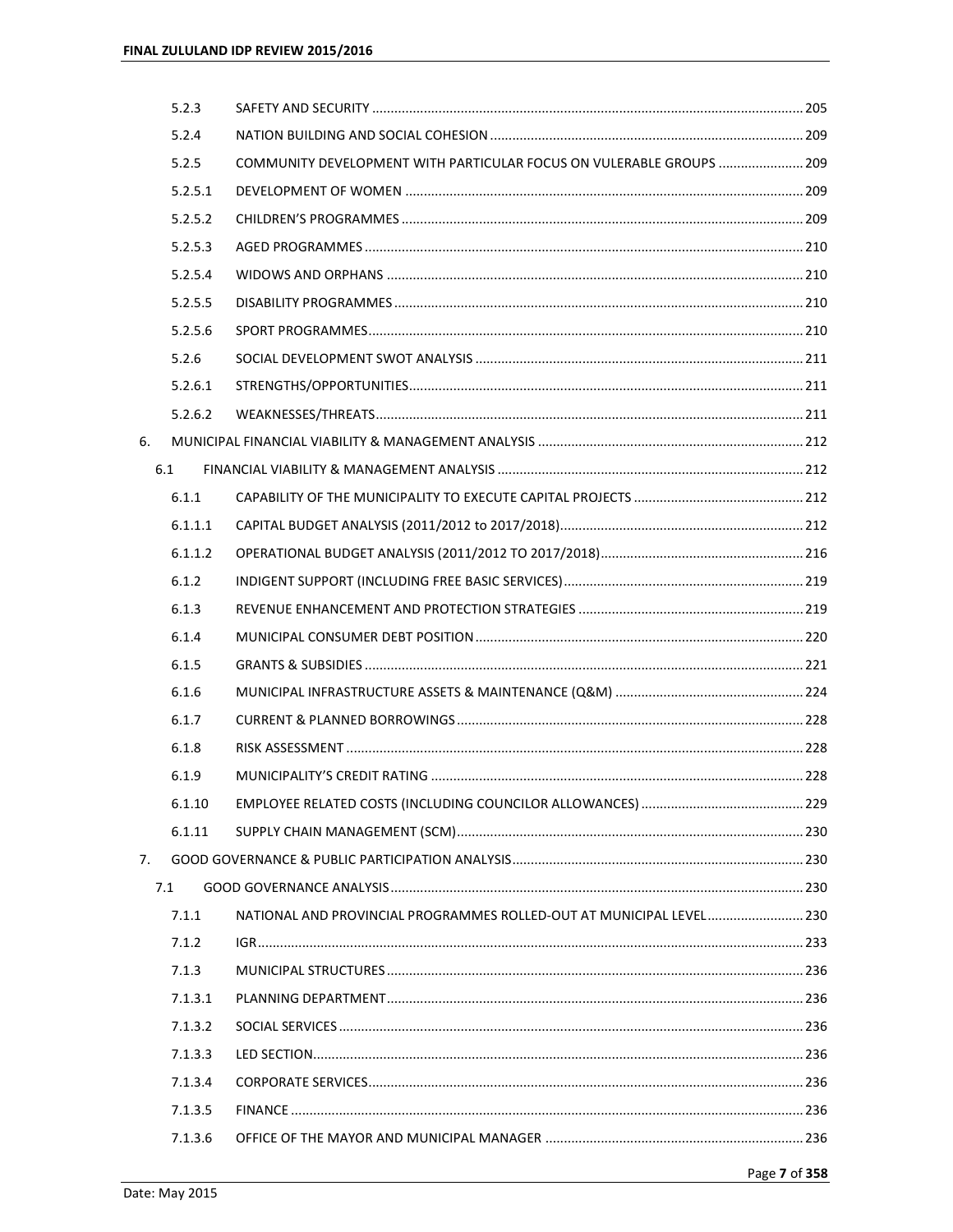|    | 7.1.4   |                                                                                |  |
|----|---------|--------------------------------------------------------------------------------|--|
|    | 7.1.4.1 |                                                                                |  |
|    | 7.1.4.2 |                                                                                |  |
|    | 7.1.5   |                                                                                |  |
|    | 7.1.6   |                                                                                |  |
|    | 7.2     |                                                                                |  |
|    | 7.2.1   |                                                                                |  |
|    | 7.2.2   |                                                                                |  |
|    | 7.2.3   |                                                                                |  |
|    | 7.3     |                                                                                |  |
|    | 7.3.1   |                                                                                |  |
|    | 7.3.2   |                                                                                |  |
| 8. |         |                                                                                |  |
|    | 8.1     |                                                                                |  |
|    | 8.2     |                                                                                |  |
| 9. |         |                                                                                |  |
|    | 9.1     |                                                                                |  |
|    | 9.1.1   |                                                                                |  |
|    | 9.1.2   |                                                                                |  |
|    | 9.1.3   |                                                                                |  |
|    | 9.1.4   |                                                                                |  |
|    |         |                                                                                |  |
| 1. |         |                                                                                |  |
| 2. |         |                                                                                |  |
| 3. |         |                                                                                |  |
| 4. |         |                                                                                |  |
|    | 4.1     |                                                                                |  |
|    | 4.2     |                                                                                |  |
|    |         |                                                                                |  |
|    |         |                                                                                |  |
|    |         |                                                                                |  |
| 1. |         |                                                                                |  |
| 2. |         |                                                                                |  |
| 3. |         |                                                                                |  |
|    | 3.1     | KZN DEPARTMENT OF ECONOMIC DEVELOPMENT, TOURISM AND ENVIRONMENTAL AFFAIRS  317 |  |
|    | 3.2     |                                                                                |  |
|    | 3.3     |                                                                                |  |
|    | 3.4     |                                                                                |  |
|    |         |                                                                                |  |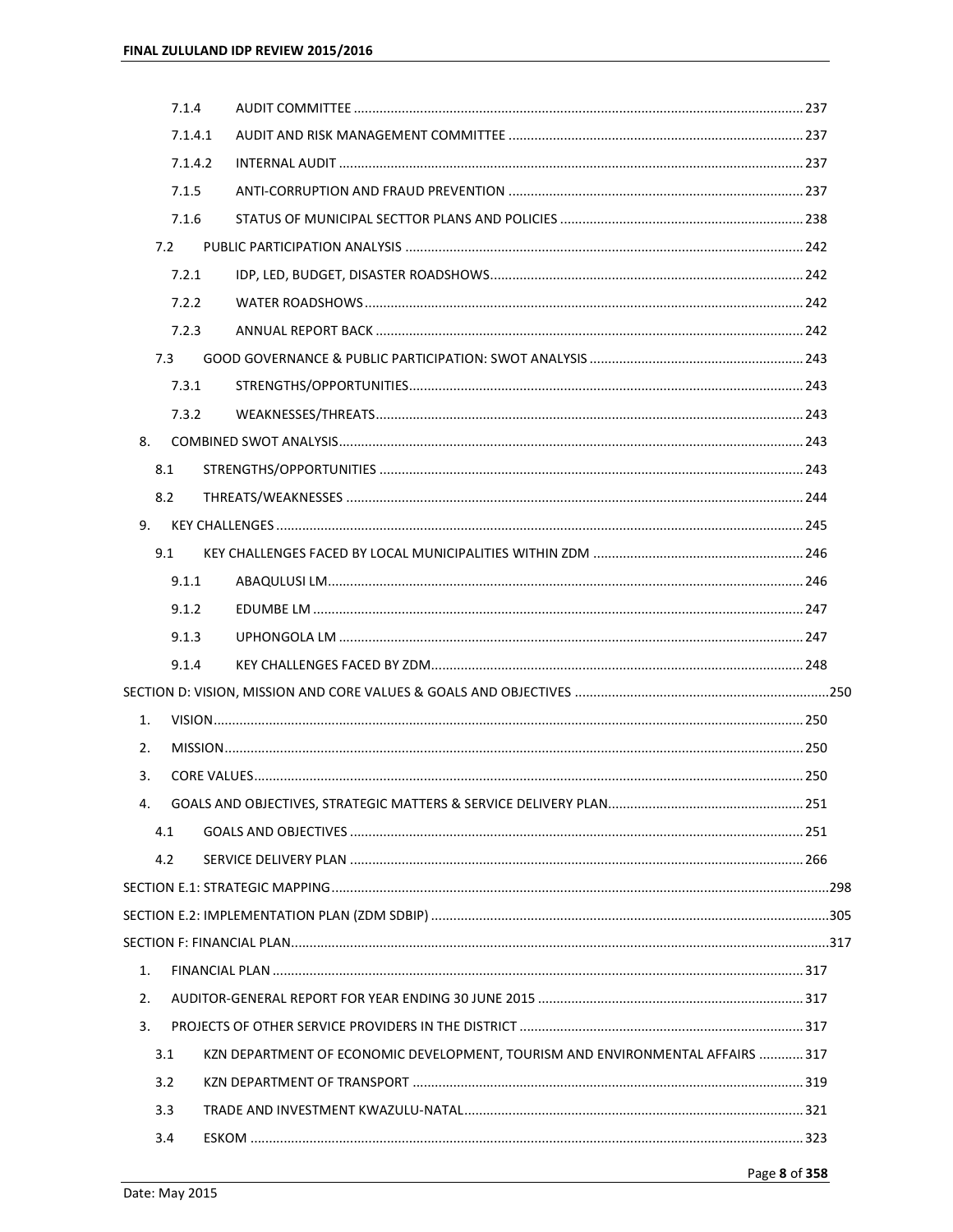| $\mathbf{4}$ . |                                                                                       |  |
|----------------|---------------------------------------------------------------------------------------|--|
| 5.             | BASIC PRINCIPLES OF ZULULAND DISTRICT MUNICIPALITY PERFORMANCE MANAGEMENT SYSTEM  324 |  |
| 6.             |                                                                                       |  |
| 6.1            |                                                                                       |  |
| 6.2            |                                                                                       |  |
| 7 <sup>1</sup> |                                                                                       |  |
| 8.             |                                                                                       |  |
| 9.             |                                                                                       |  |

# **LIST OF TABLES**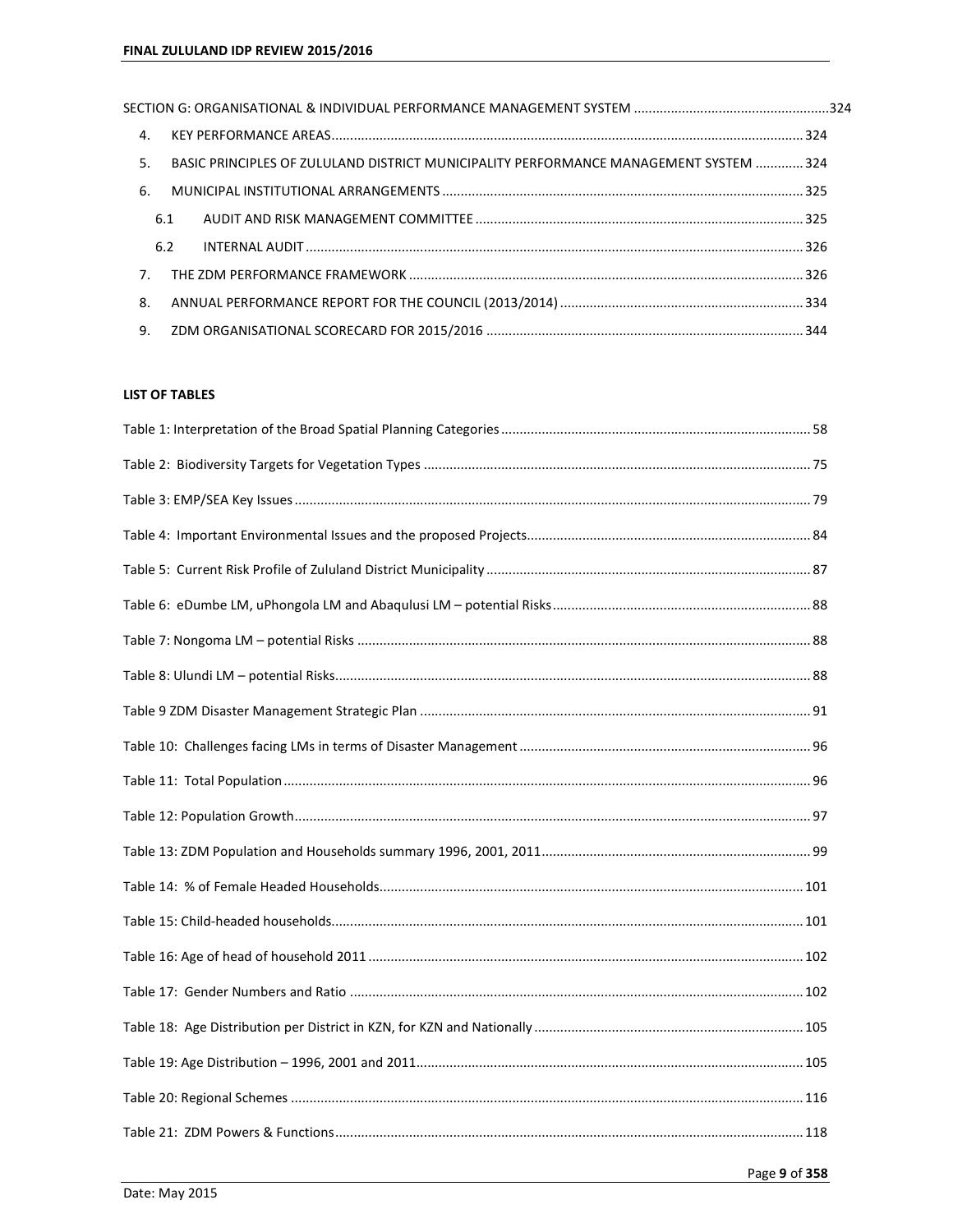| Table 24: A summary of the status of service delivery to all Districts and Local Municipalities within the Province  126 |  |
|--------------------------------------------------------------------------------------------------------------------------|--|
|                                                                                                                          |  |
|                                                                                                                          |  |
|                                                                                                                          |  |
|                                                                                                                          |  |
|                                                                                                                          |  |
|                                                                                                                          |  |
|                                                                                                                          |  |
|                                                                                                                          |  |
|                                                                                                                          |  |
|                                                                                                                          |  |
|                                                                                                                          |  |
|                                                                                                                          |  |
|                                                                                                                          |  |
|                                                                                                                          |  |
|                                                                                                                          |  |
|                                                                                                                          |  |
|                                                                                                                          |  |
|                                                                                                                          |  |
|                                                                                                                          |  |
|                                                                                                                          |  |
|                                                                                                                          |  |
|                                                                                                                          |  |
|                                                                                                                          |  |
|                                                                                                                          |  |
|                                                                                                                          |  |
|                                                                                                                          |  |
|                                                                                                                          |  |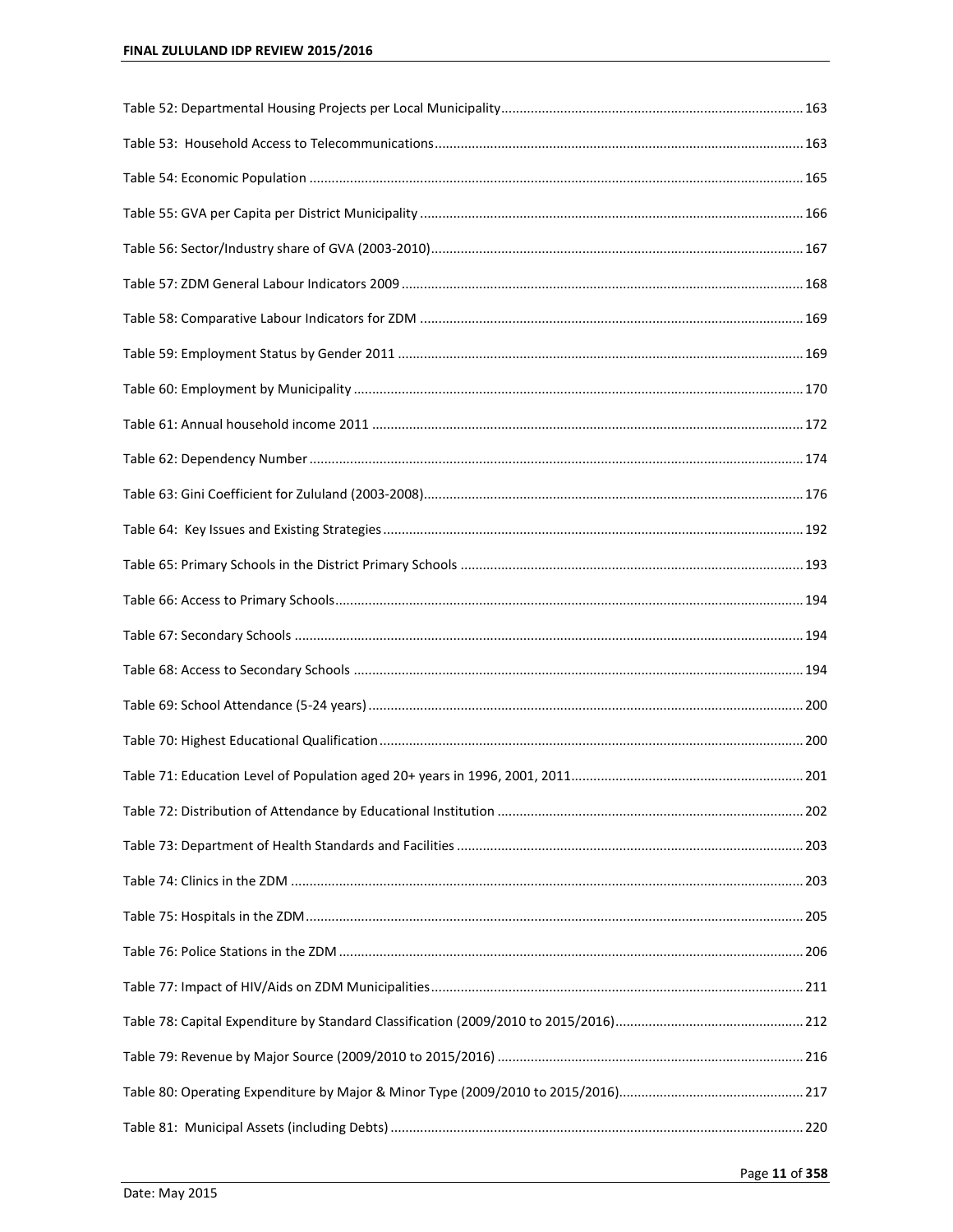| Table 91: Reviewed Action Plan for each MTAS Priority (as prepared during 2011/2012 - and as incorporated in the |  |
|------------------------------------------------------------------------------------------------------------------|--|
|                                                                                                                  |  |
|                                                                                                                  |  |

# **LIST OF FIGURES**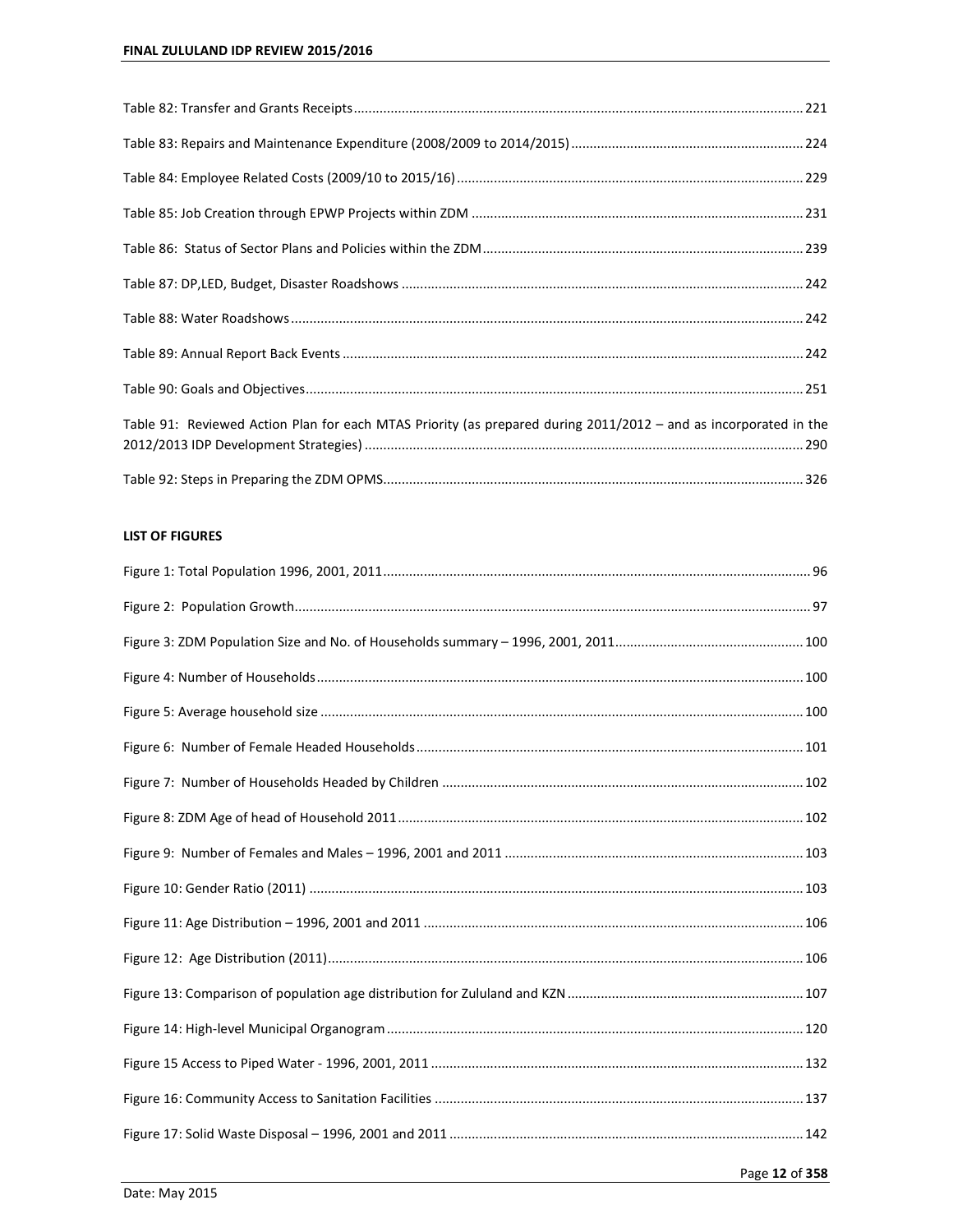## **LIST OF MAPS**

| Page 13 of 358 |
|----------------|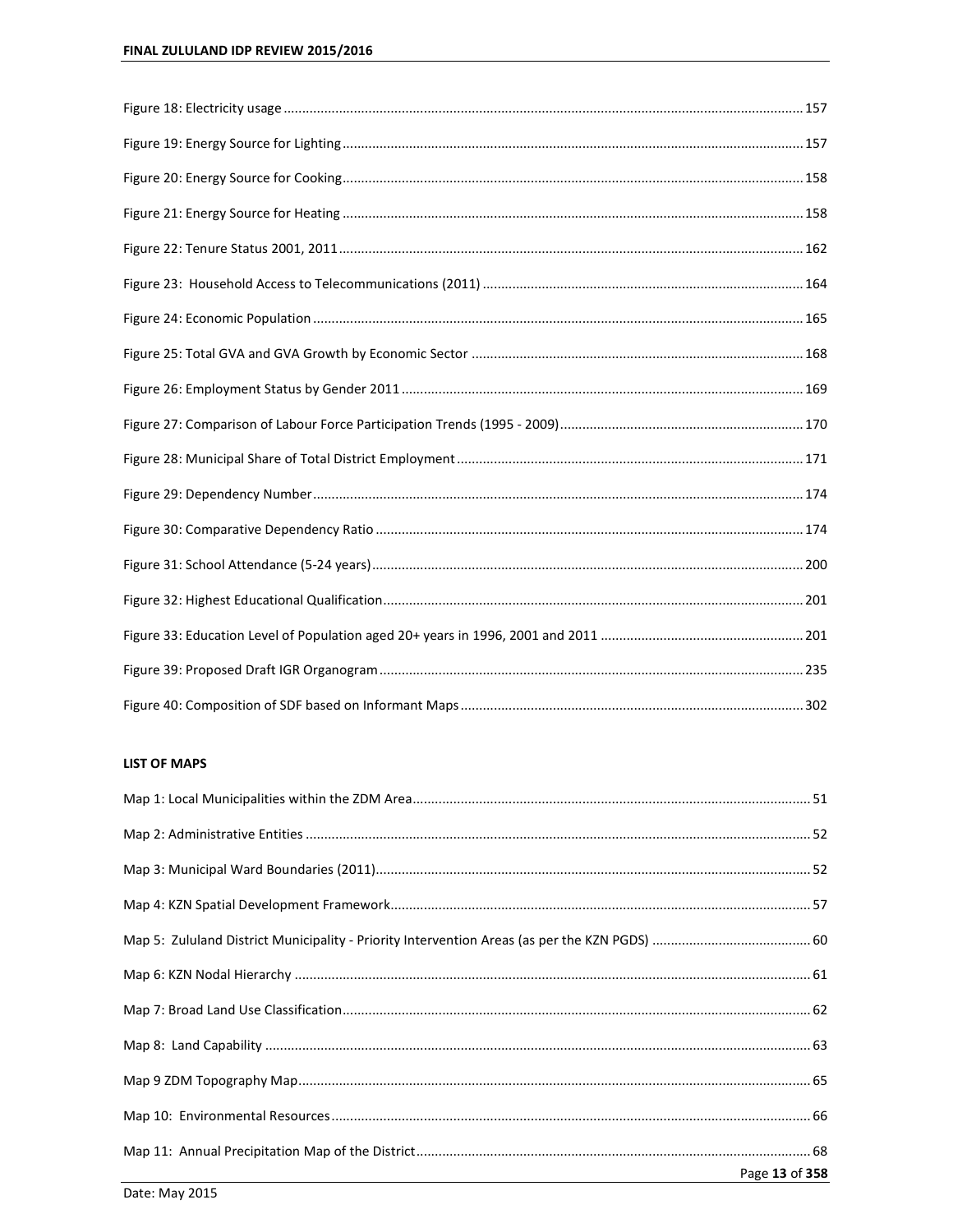Map 12: Water provision is a key development issue in the Zululand District Municipality ........................................... 70

Map 13: Critical Biodiversity and Ecological support areas. Categorized into priortiesies ranging from mandatory which are identified as having an Irreplaceability value representing the only localities for which the conservation targets for one or more of the biodiversity features contained within can be achieved i.e. there are no alternative sites available. Others might have alternate sites within which the targets can be met for the biodiversity features contained within, but there aren't many.......................................................................................................................... 74

Map 14: Key Vegetation areas in Zululand District. The District has exceptional heterogeneity in habitat, which translates into rich vegetation diversity,as described in Mucina & Rutherford (2006), comprising lower altitude dense bushveld, savanna and grasslands, extending up to higher altitude mistbelt grasslands, including significant areas of mistbeltand forests. .......................................................................................................................................................... 75

Map 15: The region has a high tourism potential. ÉDumbe Municipality has identified and put measures in place to conserve the areas of environmental value and sensitivity within its area of jurisdiction. The sites of conservation are managed and protected by the EKZNW through the Protected Area Expansion program. ............................................. 78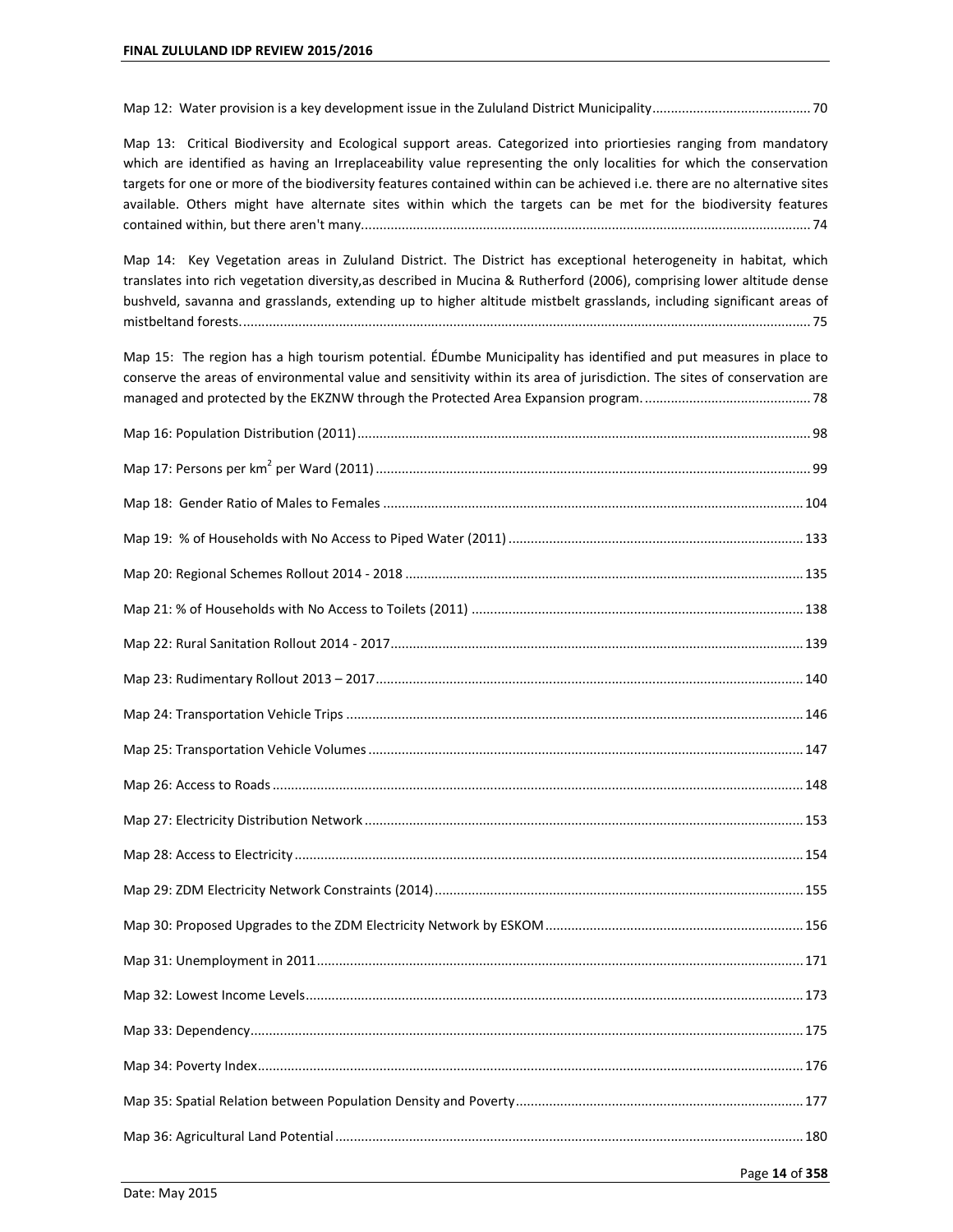## **ANNEXURES**

| 1.1 | Final Spatial Development Framework (SDF)                                |
|-----|--------------------------------------------------------------------------|
| 1.2 | Disaster Management Plan                                                 |
| 1.3 | 2014 Draft ZDM Siyaphambili LED Strategy Implementation Plan             |
| ۱.4 | ZDM Financial Plan based on 2015/2016 Budget                             |
| 1.5 | Report of the Auditor-General for the Financial Year ending 30 June 2014 |

#### **LIST OF ABBREVIATIONS**

| <b>BBBEE</b> | Broad Based Black Economic Empowerment        |
|--------------|-----------------------------------------------|
| <b>BP</b>    | <b>Business Plan</b>                          |
| <b>DBSA</b>  | Development Bank of Southern Africa           |
| <b>DPLG</b>  | Department of Provincial and Local Government |
| <b>DMP</b>   | Disaster Management Plan                      |
| DM.          | <b>District Municipality</b>                  |
| <b>DWA</b>   | Department of Water Affairs                   |
| EE           | <b>Employment Equity</b>                      |
|              |                                               |